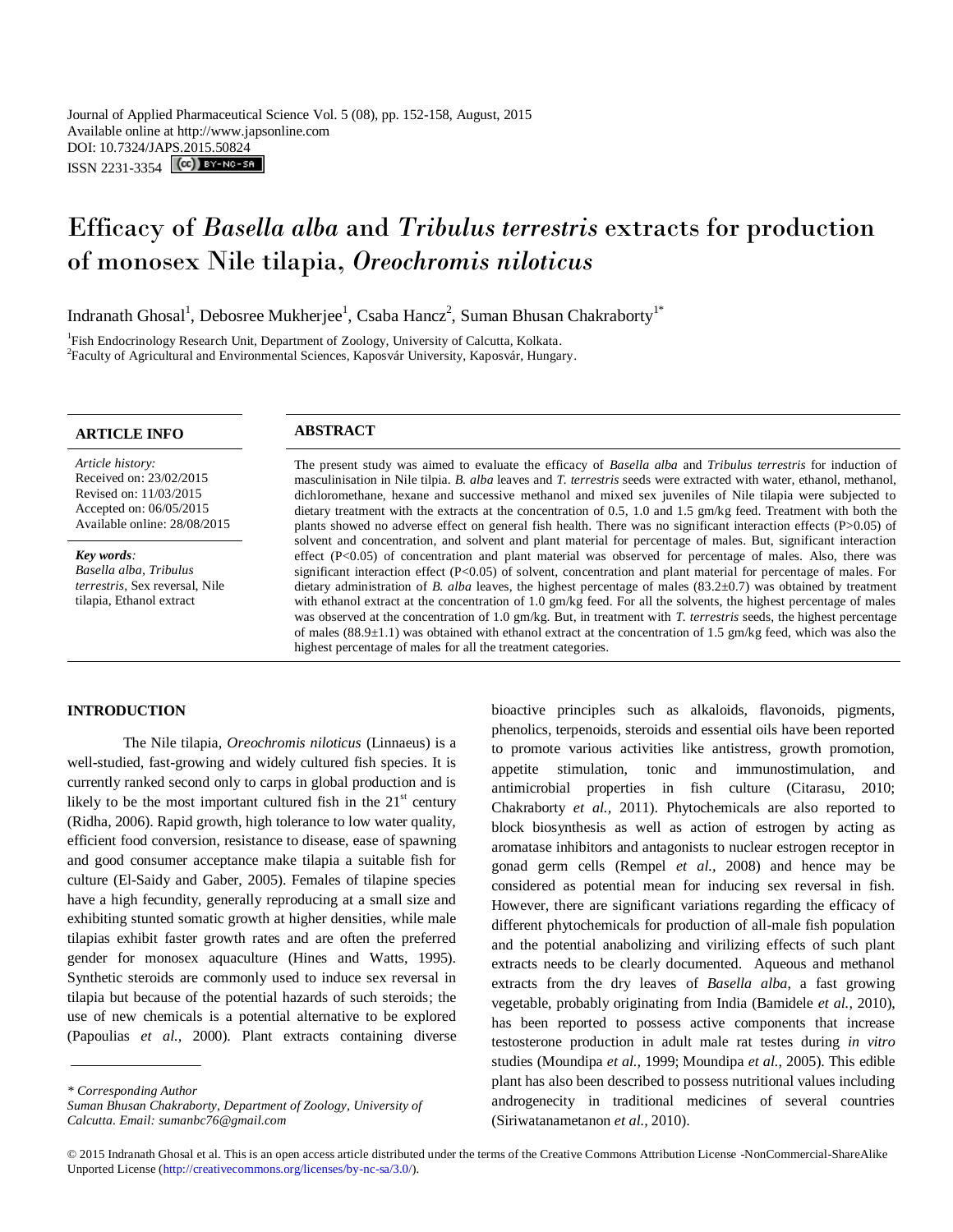However, no studies have been reported related to its *in vivo* effect on sex reversal, growth and immunostimulation of fish. The herb, *Tribulus terrestris* has been reported to raise testosterone levels (Bucci, 2000) and to induce sex reversal in fish while administered through immersion technique (Çek *et al.,* 2007a; Çek *et al.,* 2007b). *T. terrestris* has been observed to be effective for production of monosex *Poecilia latipinna* population (Kavitha and Subramanian, 2011). The plant extract has also been found to stimulate growth in fish (Çek *et al.,* 2007a, Çek *et al.,* 2007b). Both *B. alba* and *T. terrestris* have been reported to possess medicinal values (Ignacimuthu *et al.,* 2008). But, use of these plant extracts for sex reversal and growth induction in tilapia during its culture under Indian perspective is not documented. The type and amount of phytoconstituents in the plant extracts may vary with different solvents used for extraction, thereby showing variable results with respect to induction of masculinity (Tiwari *et al.,*  2011). Considering these aspects, the objective of the present study was to investigate the potential effect of these two plants on the masculinisation of *O. niloticus*, to find the most potent solvent for extraction of the phytochemicals from the two plants that would yield the highest androgenic action and to determine an ideal treatment regime for each plants that might produce maximum percentage of males in tilapia*.*

# **METHODOLOGY**

### **Collection of fish seed**

Just hatched juveniles of mixed-sex Nile tilapia *Oreochromis niloticus* (Linnaeus) was collected from the Fish Hatchery of West Bengal Government, oxygen packed and transported to the laboratory.

#### **Plant extracts preparation**

*B. alba* leaves and *T. terrestris* seeds were procured from the local plant market, washed in sterile distilled water, air-dried in shade and powdered. These powdered plant materials (250 gm) were extracted with 500 ml solvents such as water, methanol, ethanol, dichloromethane and hexane in a Soxhlet apparatus and the extracts were evaporated to dryness under pressure at 45ºC using a rotary evaporator and stored under nitrogen at -20 ºC in amber glass bottle until those were used (Hussain et al. 2009). For successive extraction with solvents, plant powders (200 gm) were subjected to extraction by maceration under gentle agitation in a glass vessel for 48 h at room temperature using successively hexane (200 ml for 5 h, three times), dichloromethane (200 ml for 5 h, three times) and methanol (200 ml for 5 h, three times) (Moundipa *et al.,* 2005). The methanol extract was evaporated to dryness under pressure at 45 ºC using a rotary evaporator and stored under nitrogen at -20 ºC in amber glass bottle until it was used.

# **Determination of plant extract yield**

The yield of evaporated dried extract based on dry weight basis was calculated from the following equation:

# Yield  $(\%)=(W_1 \times 100) / W_2$

where  $W_1$  was the weight of extract after evaporation of the solvent and  $W<sub>2</sub>$  was the dry weight of the fresh plant sample.

# **Dietary treatment with different solvent extracts of the plants**

This experiment had 2x6x3 factorial design: the first factor was plant materials (*B. alba* leaves and *T. terrestris* seeds), the second factor was related to solvents used for extraction (aqueous, methanol, ethanol, dichloromethane, hexane and successive methanol), the third factor was related to concentrations of extracts used for dietary treatment (0.5, 1.0 and 1.5 gm/kg feed). Three days old mixed sex juveniles of Nile tilapia (mean weight  $0.025 \pm 0.009$  gm; mean length  $1.25 \pm 0.012$  cm) were randomly assigned in glass aquaria (40 fish / aquaria) and three aquaria were assigned for each treatment category. Plant extracts at desired concentrations were dissolved in dimethyl sulfoxide (DMSO) and added to finely ground  $\left( \langle 500 \text{--} 1000 \text{ } \rangle \right)$  artificial diet containing 30 % crude protein (Tokyu, Japan) (Moundipa et al. 2005). The feed was then wetted with deionized water, mixed thoroughly, formed into pellets with a pelleter (diameter 2 mm), and dried at room temperature. Pelleted feed was pulverized before feeding to the juvenile fish.

#### **Sexing of fish**

Sexing of the juvenile fish was done by the standard acetocarmine squash technique of gonads (Guerrero and Shelton, 1974). Histological studies of the gonads were also performed.

#### **Statistical analysis**

Data were analyzed by IBM SPSS Statistics Version 20 software. Normality of variables was checked before conducting T-probe or ANOVA in GLM where solvent and concentration were considered as fixed and plant as random factors. Treatment means were compared by Tukey's HSD test for fixed factors. For variables not normally distributed nonparametric median tests were applied to evaluate treatment effects.

#### **Qualitative phytochemical studies**

Qualitative phytochemical analysis of the extracts of *T. terrestris* seed and *B. alba* leaves were carried out using standard procedures (Malpani *et al.,* 2011; Kumar and Bhardwaj, 2012; Ray *et al.,* 2013).

# **RESULTS AND DISCUSSION**

For both plants, the maximum yield of evaporated dried extracts based on dry weight basis was obtained with water as extracting solvent (Figure 1). The yield for aqueous extract of *B. alba* leaves was 28.35 % while that for *T. terrestris* seeds was 13.4 %. Interestingly, yield for *B. alba* leaves with more polar solvents such as water, methanol and ethanol were comparatively higher than those for *T. terrestris* seeds, but with solvents such as dichloromethane and hexane, the yield percentage is higher for *T. terrestris* seeds (Figure 1). Moreover, the yield percentage with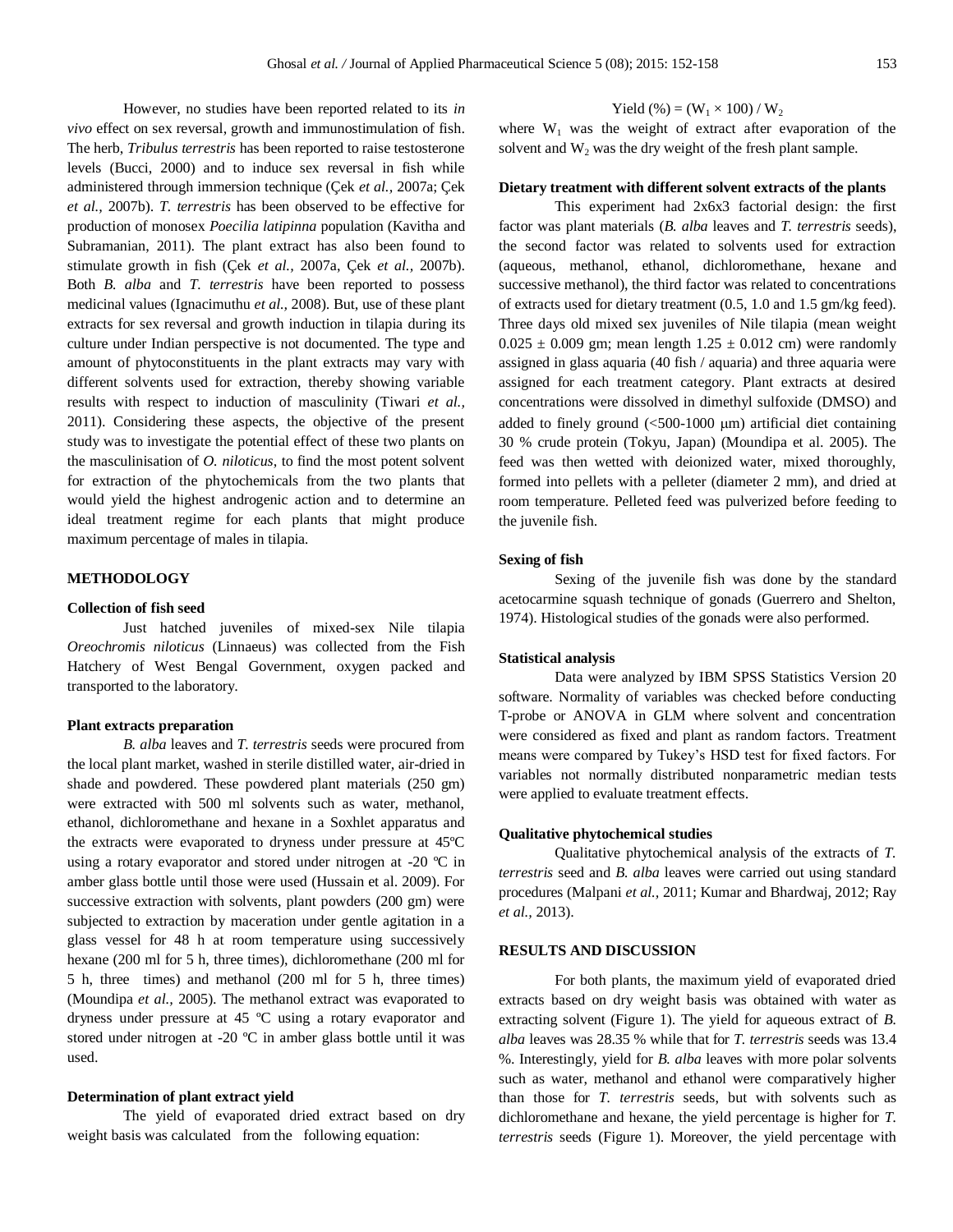successive methanol was found to be higher for *T. terrestris* seeds (4.3%) compared to that for *B. alba* leaves (3.47 %). However, the yield percentage decreased with decreased polarity of the solvents for both the plants (Figure 1). In order to eliminate the influence of the moisture content of the plant, the yield of the extracts from *B. alba* leaves and *T. terrestris* seeds with different solvents were calculated depending on a dry weight basis and the yields were found to be high. Similar high yield from *B. alba* leaves has been reported with methanol in successive extraction with petroleum ether, ethyl acetate and methanol (Siriwatanametanon *et al.,* 2010). Maximum yield percentage for T. terrestris seeds was obtained with aqueous extraction in a study using solvents such as petroleum ether, chloroform, acetone, alcohol and water (Asadulla 2011).



**Fig. 1:** Yield percentage of evaporated dried extracts based on dry weight basis with different solvents for *B. alba* leaves and *T. terrestris* seeds.

During treatment with different solvent extracts of *B. alba* leaves and *T. terrestrsis* seeds, the survival percentage was 94.96±0.6. This high survival indicates that the treatment with both plant extracts has no adverse effects on the general health of the fish. In these groups, the percentage of males was  $70.6\pm0.8$ , females  $22.9\pm0.7\%$ , while  $6.5\pm0.5\%$  of the treated fish was found to be intersex. However, the variables except the percentage of males in different treatment categories are not normally distributed and could not be transformed to achieve normal distribution. Effects of plant materials (*B. alba* leaves and *T. terrestris* seeds), solvents used for extraction (aqueous, methanol, ethanol, dichloromethane, hexane and successive methanol), and concentrations of extracts used for dietary treatment (0.5, 1.0 and 1.5 gm/kg feed) on percentage of males in tilapia are given in Table 1. The percentage of males was the lowest in hexane and dichloromethane extraction, aqueous extract showed significantly higher (P<0.05) percentage of males compared to that in those two groups, but significantly lower  $(P<0.05)$  percentage of males than that in ethanol, methanol and successive methanol categories

(Table 1). Extraction with ethanol showed the highest percentage of males (74.4±2.8) among the solvents.

Percentage of males was significantly different  $(P<0.05)$ for all concentration categories (Table 1). The highest percentage  $(75.0\pm0.8)$  of males was observed in 1.0 gm/kg feed concentration category, while the lowest percentage of males  $(66.1 \pm 1.0)$  was observed in 0.5 gm/kg feed group (Table 1). Plant material showed no significant effect (P>0.05) on percentage of males. However, treatment with *T. terrestris* seeds yielded higher percentage of males than *B. alba* leaves (Table 1).

Table 1: Factorial ANOVA comparing percentage of males in tilapia between treatments with extraction with different solvents (aqueous, methanol, ethanol, dichloromethane. Hexane and successive methanol), concentrations (0.5, 1.0, 1.5 gm/kg) and plant materials (*B. alba* leaves and *T. terrestris* seeds). Notations a, b and c are to compare between the means of solvent extraction category, notations x, y and z are to compare between the means of concentration and notation p is to compare between the means of plant materials. Values with different superscripts are significantly different (P<0.05). NS: Not significant. S: Significant.

|                                  | Male $(\%)$                 |
|----------------------------------|-----------------------------|
| Aqueous                          | $70.2 \pm 1.5^{\circ}$      |
| Methanol                         | $72.2 + 1.6^{bc}$           |
| Ethanol                          | $74.4 + 2.8$ <sup>c</sup>   |
| Dichloromethane                  | $66.8 + 1.8a$               |
| Hexane                           | $66.5 + 2.2^a$              |
| Successive methanol              | $73.3 \pm 1.6^c$            |
| 0.5                              | $66.1 + 1.0^{x}$            |
| 1.0                              | $75.0 \pm 0.8$ <sup>y</sup> |
| 1.5                              | $70.7 \pm 1.9^z$            |
| Basella alba leaves              | $68.3 \pm 1.1$ <sup>p</sup> |
| <i>Tribulus terrestris seeds</i> | $72.8 + 1.2^p$              |
|                                  | <b>NS</b>                   |
|                                  | <b>NS</b>                   |
|                                  | S                           |
|                                  | S                           |
|                                  |                             |

There was no significant interaction effects (P>0.05) of solvent and concentration, and solvent and plant material for percentage of males (Table 1). But, significant interaction effect (P<0.05) of concentration and plant material was observed for percentage of males (Table 1, Figure 2).



**Fig. 2:** Percentage of males in tilapia fed diets containing different concentrations of *B. alba* leaves and *T. terrestris* seeds extracts. Different alphabets above column indicates significant difference (P<0.05) in means.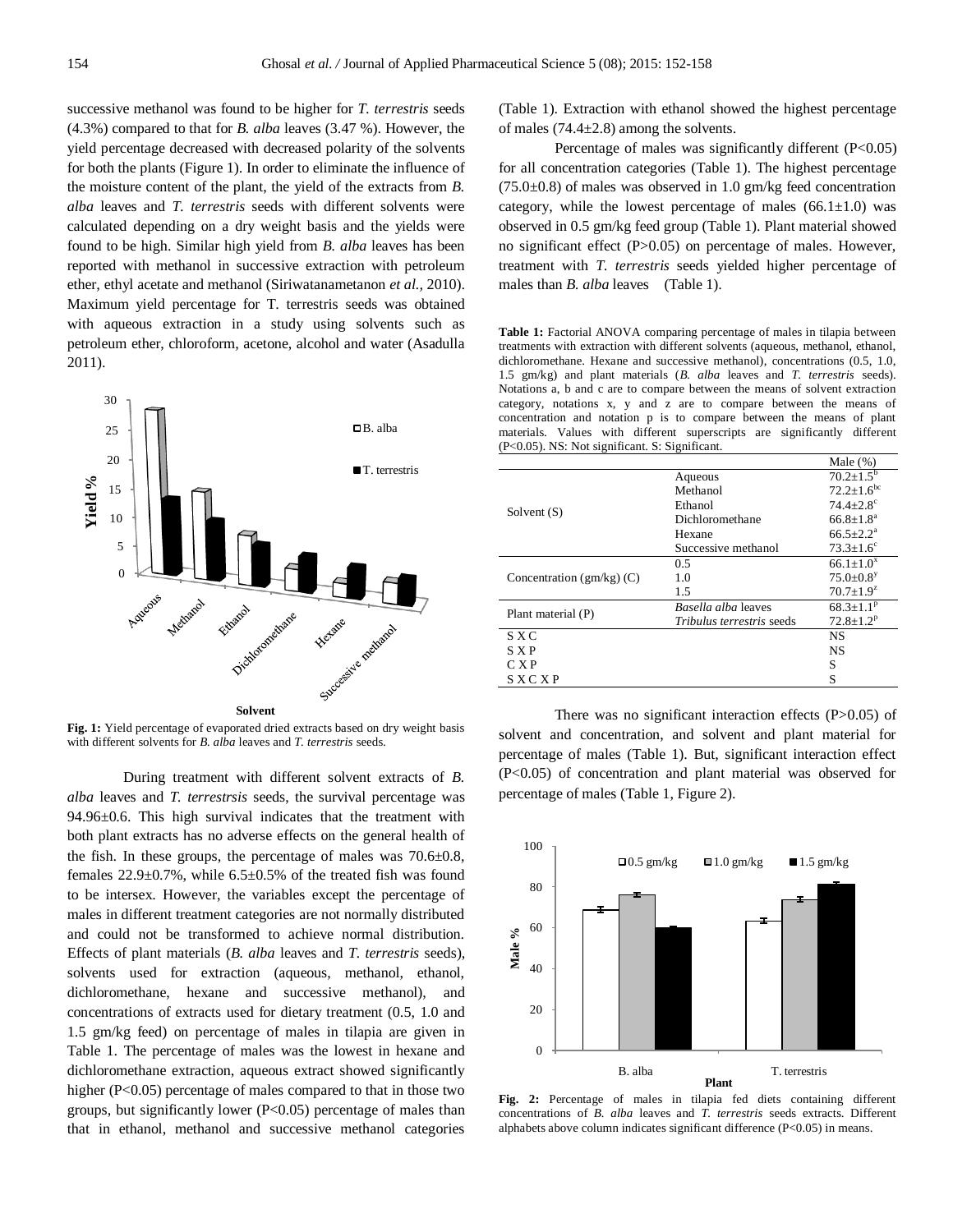In treatment with *B. alba* leaves, the percentage of males for every concentration differed significantly  $(P<0.05)$  from each other, and the highest percentage of males  $(76.1 \pm 1.0)$  was observed at the concentration of 1.0 gm/kg feed (Figure 2). Similar significant difference  $(P<0.05)$  in male percentage for every concentration was also observed in treatment with *T. terrestris* seeds, but the highest percentage of males  $(81.3\pm1.1)$  was found at the concentration of 1.5 gm/kg feed (Figure 2). There was significant interaction effect (P<0.05) of solvent, concentration and plant material for percentage of males (Tables 1, 2). For dietary administration of *B. alba* leaves, the highest percentage of males  $(83.2\pm0.7)$  was obtained for treatment with ethanol extract at the concentration of 1.0 gm/kg feed followed by treatment with successive methanol extract at the same concentration (Table 2). For all the solvents, the highest percentage of males was observed at the concentration of 1.0 gm/kg (Table 2). But, in treatment with *T. terrestris* seeds, the highest percentage of males (88.9±1.1) was obtained with ethanol extract at the concentration of 1.5 gm/kg feed, which was also the highest percentage of males for all the treatment categories (Table 2). For *T. terrestris* treatment with all the solvents, the highest percentage of male was observed at the concentration of 1.5 gm/kg feed (Table 2).

**Table 2:** Percentage of males in tilapia fed diets containing extraction of *B. alba* leaves and *T. terrestris* seeds with different solvents and at different concentrations. Different superscripts mark significant difference (P<0.05) in means within columns.

| <b>Plant material</b>            | <b>Solvent</b>      | Concentration | Male $\overline{\%}$                |  |  |
|----------------------------------|---------------------|---------------|-------------------------------------|--|--|
| B. alba leaves                   | Aqueous             | $0.5$ gm/kg   | $65.4 \pm 0.7$ cdetg                |  |  |
|                                  |                     | $1.0$ gm/kg   | $72.9 \pm 0.8$ <sup>ghijklmn</sup>  |  |  |
|                                  |                     | $1.5$ gm/kg   | $62.1 \pm 1.1$ <sup>abcde</sup>     |  |  |
|                                  | Methanol            | $0.5$ gm/kg   | $73.7 \pm 1.9$ ijklmno              |  |  |
|                                  |                     | $1.0$ gm/kg   | $74.7 \pm 1.0$ <sup>kImno</sup>     |  |  |
|                                  |                     | $1.5$ gm/kg   | $63.3 \pm 1.7$ bcdef                |  |  |
|                                  | Ethanol             | $0.5$ gm/kg   | $74.2 \pm 1.4$ <sup>JkImno</sup>    |  |  |
|                                  |                     | $1.0$ gm/kg   | $83.2 \pm 0.7^{pq}$                 |  |  |
|                                  |                     | $1.5$ gm/kg   | $54.9 \pm 1.0^a$                    |  |  |
|                                  | Dichloromethane     | $0.5$ gm/kg   | $65.5 \pm 0.9$ cdefgh               |  |  |
|                                  |                     | $1.0$ gm/kg   | $71.3 \pm 1.6$ <sup>tghykIm</sup>   |  |  |
|                                  |                     | $1.5$ gm/kg   | $58.4 \pm 0.9$ <sup>abcd</sup>      |  |  |
|                                  | Hexane              | $0.5$ gm/kg   | $60.7 \pm 0.4$ <sup>abcde</sup>     |  |  |
|                                  |                     | $1.0$ gm/kg   | $76.2 \pm 1.0$ <sup>Imnop</sup>     |  |  |
|                                  |                     | $1.5$ gm/kg   | $58.3 \pm 1.0$ <sup>abcd</sup>      |  |  |
|                                  | Successive methanol | $0.5$ gm/kg   | $73.5 \pm 0.8$ hijklmno             |  |  |
|                                  |                     | $1.0$ gm/kg   | $78.2 \pm 0.3$ <sup>Imnop</sup>     |  |  |
|                                  |                     | $1.5$ gm/kg   | $63.3 \pm 0.4$ bcdef                |  |  |
| T <sub>terrestris</sub><br>seeds | Aqueous             | $0.5$ gm/kg   | $67.2 \pm 1.5$ efghijk              |  |  |
|                                  |                     | $1.0$ gm/kg   | $73.0 \pm 1.5$ <sup>ghijklmno</sup> |  |  |
|                                  |                     | $1.5$ gm/kg   | $80.8{\pm}0.8^{\text{nop}}$         |  |  |
|                                  | Methanol            | $0.5$ gm/kg   | $66.2 \pm 1.9$ <sup>detghy</sup>    |  |  |
|                                  |                     | $1.0$ gm/kg   | $74.2 \pm 3.0^{jklmno}$             |  |  |
|                                  |                     | $1.5$ gm/kg   | $81.0 \pm 3.0$ <sup>opq</sup>       |  |  |
|                                  | Ethanol             | $0.5$ gm/kg   | $65.7 \pm 0.5^{\text{cdefghi}}$     |  |  |
|                                  |                     | $1.0$ gm/kg   | $79.5 \pm 0.3^{nop}$                |  |  |
|                                  |                     | $1.5$ gm/kg   | $88.9 \pm 1.1$ <sup>q</sup>         |  |  |
|                                  | Dichloromethane     | $0.5$ gm/kg   | $57.8 \pm 1.5$ <sup>abc</sup>       |  |  |
|                                  |                     | $1.0$ gm/kg   | $70.2 \pm 0.4$ <sup>fghijkl</sup>   |  |  |
|                                  |                     | $1.5$ gm/kg   | $77.4 \pm 1.4$ <sup>Imnop</sup>     |  |  |
|                                  | Hexane              | $0.5$ gm/kg   | $56.0 \pm 1.9^{ab}$                 |  |  |
|                                  |                     | $1.0$ gm/kg   | $67.7 \pm 1.5^{\text{etghijk}}$     |  |  |
|                                  |                     | $1.5$ gm/kg   | $79.9 \pm 0.1^{nop}$                |  |  |
|                                  | Successive methanol | $0.5$ gm/kg   | $66.7 \pm 1.7^{\text{etghijk}}$     |  |  |
|                                  |                     | $1.0$ gm/kg   | $78.3 \pm 1.7^{mnop}$               |  |  |
|                                  |                     | $1.5$ gm/kg   | $79.8 \pm 2.7^{nop}$                |  |  |

Results of non-parametric tests for percentage of survival, females and intersex, which showed no normal distribution, indicated that only the medians of female percentage differed significantly (P<0.05) across categories of plant, solvent and concentration (Table 3). Qualitative analysis for phytochemicals revealed the presence of alkaloids and steroids in all the solvent extracts for both *B. alba* leaves and *T. terrestris*  seeds (Table 4). Tannins and saponins were present in aqueous, ethanol and methanol extracts for both the plants, and in hexane extract of *B. alba*. Flavonoids were present in all solvent extracts except aqueous for both the plants, while glycosides were not found in any extracts. Carbohydrates were found in ethanol and methanol extracts of *B. alba* leaves and only in methanol extract for *T. terrestris* seeds (Table 4). The result indicates that treatment with different solvent extracts of both *B. alba* leaves and *T. terrestris* seeds has no adverse effects on general fish health. Similar results were obtained in other studies with *Poecilia reticulata* and *P. latipinna* as well where immersion treatment with *T. terrestris* extract showed no significant difference in survival of fish compared to that of untreated control (Çek *et al.,* 2007b; Kavitha & Subramanian, 2011). Immersion treatment with *B. alba* leaf aqueous extract resulted in no significant difference in survival of tilapia (Ghosal and Chakraborty 2014). *B. alba* has been reported to be used in traditional medicine to treat sexual asthenia and infertility in man (Adhikari *et al.,* 2012). The methanol extract of its leaves was found to stimulate testosterone production in testicular fractions and Leydig cell cultures, and in normal adult albino male rats (Moundipa *et al.,* 2005; Nantia *et al.,*  2011). Similar increase in serum testosterone level was also reported in male rats treated with aqueous extract of *B. alba* through gastric intubation (Moundipa *et al.,* 1999). Dietary treatment with methanol extract of *B. alba* was reported to cause significant increase in percentage of males in guppy, *Poecilia reticulata* (Chakraborty *et al.,* 2012). Interestingly, during treatment with *B. alba* leaf extracts for all the solvents, the highest treatment concentration of 1.5 gm/kg produced the lowest percentage of males among the different treatment categories in the present study (Table 2). Reduced masculinisation and paradoxical feminization has been observed in fish treated with high concentration of synthetic steroids as well (Beardmore *et al.,*  2001; Devlin and Nagahama, 2002). Dietary inclusion of commercially available *T. terrestris* extract at a concentration of 2.5 gm/kg basal diet have resulted in 84 % male population in *O. niloticus* (Omitoyin *et al.,* 2013).

In another experiment, 97 % masculinisation was achieved in *P. latipinna* by immersing 0-day-old fry for 60 days in water containing 50 ppm *T. terrestris* extracted in 70 % ethanol (Kavitha and Subramanian, 2011). Results emanating from this study indicate a dose dependent masculinisation effect of *T. terrestris* extracts on Nile tilapia, which corroborates with other studies, where percentage of males increased with increase in the *T. terrestris* concentration in *P. latipinna*, *P. reticulata*, *Cichlasoma nigrofasciatum* and *Clarias gariepinus* (Kavitha and Subramanian, 2011; Kavitha *et al.,* 2012; Çek *et al.,* 2007b; Çek *et*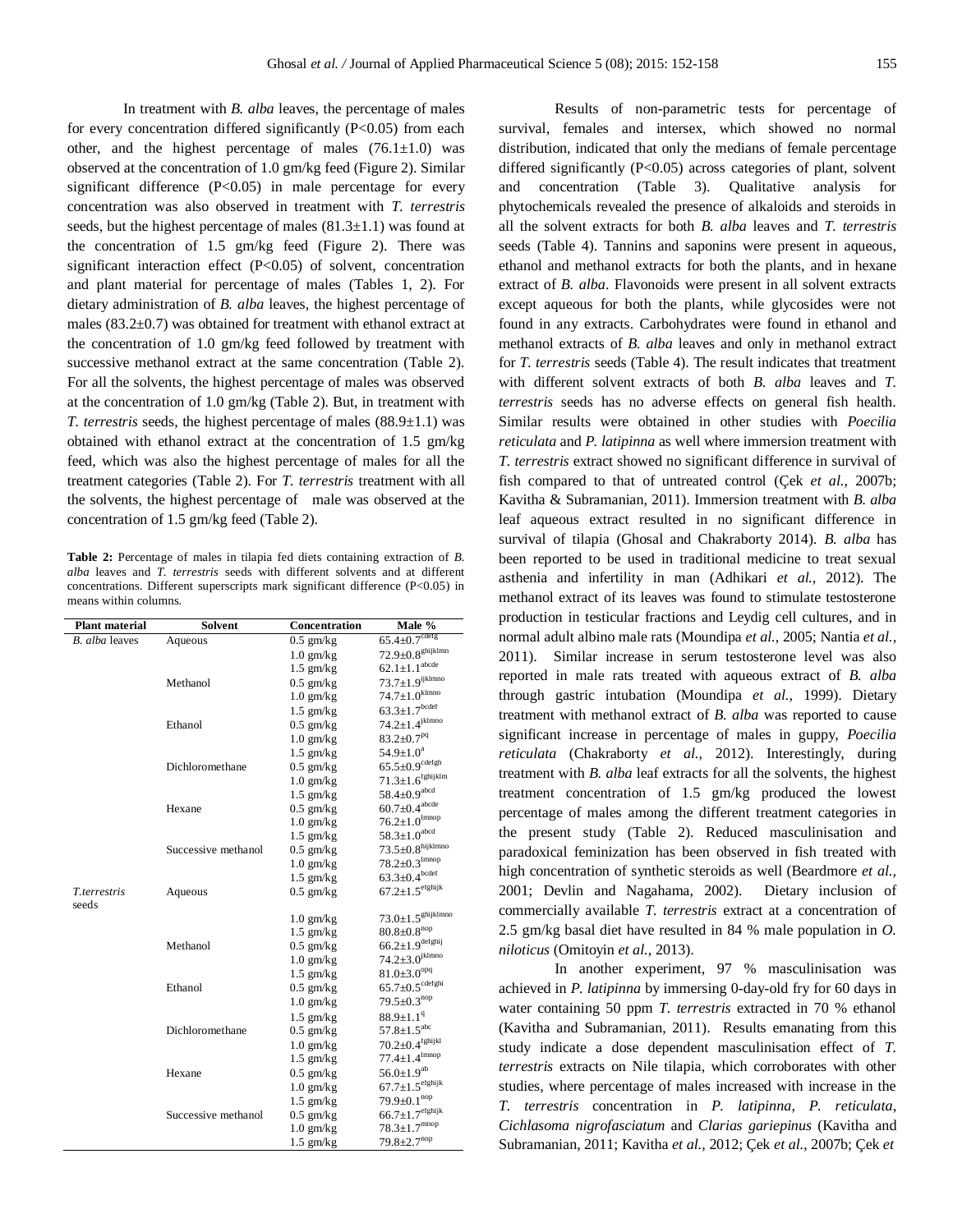| <b>Hypothesis Test Summary</b>                                                     |                                        |                     |                            |  |  |  |  |
|------------------------------------------------------------------------------------|----------------------------------------|---------------------|----------------------------|--|--|--|--|
| <b>Null Hypothesis</b>                                                             | Test                                   | <b>Significance</b> | <b>Decision</b>            |  |  |  |  |
| The medians of survival percentage are the same across categories of plant         | <b>Independent Samples Median Test</b> | 0.120               | Retain the null hypothesis |  |  |  |  |
| The medians of female percentage are the same across categories of plant           | <b>Independent Samples Median Test</b> | 0.034               | Reject the null hypothesis |  |  |  |  |
| The medians of intersex percentage are the same across categories of plant         | Independent Samples Median Test        | 0.178               | Retain the null hypothesis |  |  |  |  |
| The medians of survival percentage are the same across categories of solvent       | Independent Samples Median Test        | 0.850               | Retain the null hypothesis |  |  |  |  |
| The medians of female percentage are the same across categories of solvent         | <b>Independent Samples Median Test</b> | 0.029               | Reject the null hypothesis |  |  |  |  |
| The medians of intersex percentage are the same across categories of solvent       | <b>Independent Samples Median Test</b> | 0.615               | Retain the null hypothesis |  |  |  |  |
| The medians of survival percentage are the same across categories of concentration | <b>Independent Samples Median Test</b> | 0.860               | Retain the null hypothesis |  |  |  |  |
| The medians of female percentage are the same across categories of concentration   | <b>Independent Samples Median Test</b> | 0.001               | Reject the null hypothesis |  |  |  |  |
| The medians of intersex percentage are the same across categories of concentration | <b>Independent Samples Median Test</b> | 0.641               | Retain the null hypothesis |  |  |  |  |

**Table. 3:** Non-parametric tests for survival percentage, female percentage and intersex percentage for plants, solvents and concentrations. Asymptotic significances are displayed. The significance level is 0.05.

**Table. 4:** Qualitative analysis of phytochemicals in different solvent extracts of *B. alba* leaves and *T. terrestris* seed.

| <b>Plant</b>               | <b>Solvent</b> for<br>extraction |                          | <b>Phytochemical groups</b> |                 |              |                          |                  |                            |
|----------------------------|----------------------------------|--------------------------|-----------------------------|-----------------|--------------|--------------------------|------------------|----------------------------|
|                            |                                  | <b>Tannin</b>            | Saponin                     | <b>Alkaloid</b> | Carbohydrate | Glycoside                | <b>Flavonoid</b> | <b>Steroid / Terpenoid</b> |
| B. alba leaves             | Aqueous                          |                          |                             |                 |              |                          |                  |                            |
|                            | Ethanol                          |                          | $^{+}$                      |                 |              |                          |                  |                            |
|                            | Methanol                         |                          | $^{+}$                      |                 |              |                          |                  |                            |
|                            | Dichloro methane                 |                          | $\overline{\phantom{a}}$    |                 |              | -                        |                  |                            |
|                            | Hexane                           |                          | ۰                           |                 |              |                          |                  |                            |
|                            | Successive methanol              |                          |                             |                 |              |                          |                  |                            |
| <i>T. terrestris</i> seeds | Aqueous                          |                          | $^{+}$                      |                 |              | -                        |                  |                            |
|                            | Ethanol                          |                          | $^{+}$                      |                 |              | -                        |                  |                            |
|                            | Methanol                         |                          | $+$                         |                 |              |                          |                  |                            |
|                            | Dichloro methane                 |                          | $\overline{\phantom{a}}$    |                 |              |                          |                  |                            |
|                            | Hexane                           |                          | $\overline{\phantom{a}}$    |                 |              | -                        |                  |                            |
|                            | Successive methanol              | $\overline{\phantom{a}}$ | $\overline{\phantom{a}}$    |                 |              | $\overline{\phantom{a}}$ |                  |                            |

*al.,* 2007a; Turan and Çek, 2007). As the highest treatment concentration of 1.5 gm/kg feed produced the maximum percentage of males for all solvent extracts of *T. terrestris* seeds (Table 2) however further experiments with increased concentration might be required to achieve 100% sex reversal with the plant. The plant has been reported to be used in traditional medicine to treat sexual asthenia and infertility in man (Adaikan *et al.,* 2001). Oral treatment with *T. terrestris* extract was found to significantly increase body weight, intracavernous pressure, mount and intromission frequencies while to decrease mount latency and postejaculatory interval in Sprague-Dawley rat (Gauthaman *et al.,*  2003). *T. terrestris* extract was reported to contain steroid saponin protodioscin and found to increase concentration of some of the sex hormones in rat (Gauthaman *et al.,* 2002; Gauthaman and Ganesan, 2008). However, Neychev and Mitev (2005) observed that the steroid saponins in *T. terrestris* possess neither direct nor indirect androgen-increasing properties in young men. Successful determination of biologically active compounds from plant material is largely dependent on the type of solvent used in the extraction procedure (Ugochukwu *et al.,* 2013, Pandey and Tripathi 2014). Although the present work has indicated that treatment with extracts of different solvents of both the plants might induce high rate of masculinisation, whether this potency is caused by increase in androgen level cannot be deduced as the serum testosterone level was not measured during the study. Qualitative analysis for phytochemicals revealed the presence of steroids in all the extracts of *B. alba* leaves and *T. terrestris* seeds, which might render the androgenic activity of the extracts. A variety of pathways have been postulated to be associated with functional mechanisms of phyto-compounds causing both masculinisation and feminization at different concentrations (Chakraborty *et al.,* 2014). Further investigations are required to deduce the functional mechanisms behind the androgenic potency of these two plants.

# **CONCLUSION**

The results emanating from this study indicate that both the plants might be used as an alternative method to produce allmale tilapia population in an environment-friendly manner using a natural product. However, *T. terrestris* might be regarded to be more potent for induction of masculinization in Nile tilapia as it produced higher percentage of males compared to *B. alba* with all the solvents. Dietary treatment with ethanol extracts of both the plants resulted in production of the highest percentage of males, but the concentrations observed for such production were different. However, the highest percentage of males produced by the plant materials was found to be well below the ideal requirement of 100% male population. Thus, further studies would be required to establish an ideal treatment regime for production of all-male tilapia population using the plant materials and to provide conclusive evidence regarding their efficacy to be used as a sexreversal agent in tilapia culture.

# **ACKNOWLEDGEMENT**

The research is financed by the University Grants Commission (Major Research Project, F. No. 42-519/2013(SR)). The Vice Chancellor, University of Calcutta is also acknowledged for giving permission for conducting the research work.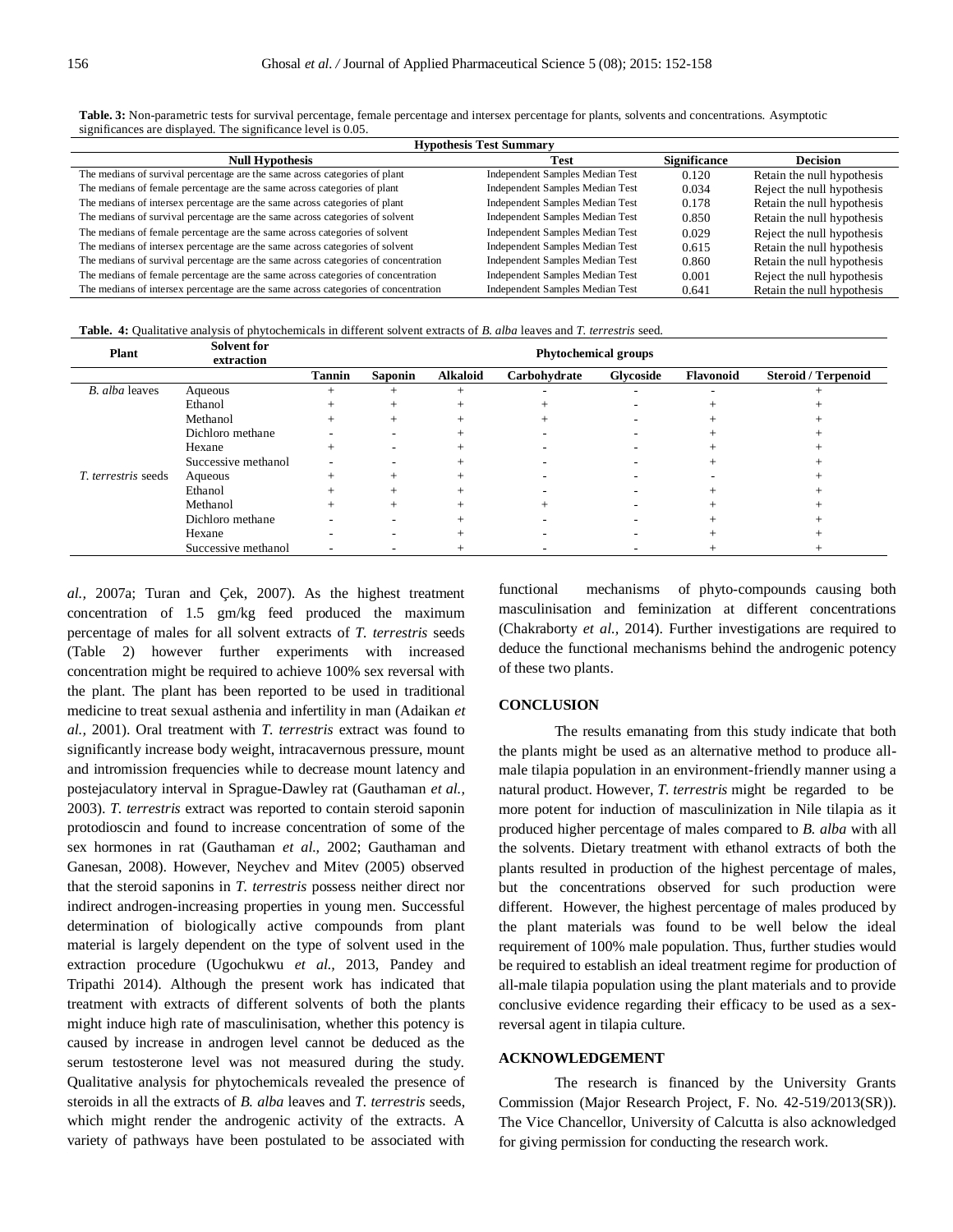### **REFERENCES**

Adaikan PG, Gauthaman K, and Prasad RNV. History of herbal medicines with an insight on the pharmacological properties of *Tribulus terrestris*. The Aging Male, 2001; 4(3): 163-169.

Adhikari R, Naveen HNK, and Shruthi SD. A Review on Medicinal Importance of *Basella alba* L. International Journal of Pharmaceutical Sciences and Drug Research, 2012; 4: 110-114.

Asadulla S. Anti-arrthritic activities of *Tribulus terrestris* Linn fruits (Gokhru) in albino rats. International Journal of Research in Pharmacy and Chemistry, 2011; 1(3): 334-337.

Bamidele O, Akinnuga AM, Olorunfemi JO, Odetola OA, Oparaji CK, and Ezeigbo N. Effects of aqueous extract of *Basella alba* leaves on haematological and biochemical parameters in albino rats. African Journal of Biotechnology. 2010; 9: 6952-6955.

Beardmore JA, Mair GC, and Lewis RI. Monosex male production in finfish as exemplified by tilapia: applications, problems, and prospects. Aquaculture. 2001; 197: 283-301.

Bucci LR. Selected herbals and human exercise performance. The American Journal of Clinical Nutrition. 2000; 72(2): 624S-636S.

Çek Ş, Turan F, and Atik E. Masculinization of Convict Cichlid (*Cichlasoma nigrofasciatum*) by immersion in *Tribulus terrestris* extract. Aquaculture International. 2007a; 15(2): 109-119.

Çek Ş, Turan F, and Atik E. The effects of gokshura, *Tribulus terrestris* on sex differentiation of guppy, *Poecilia reticulata*. Pakistan Journal of Biological Sciences. 2007b; 10(5): 718-725.

Chakraborty SB, and Hancz C. Application of phytochemicals as immunostimulant, antipathogenic and antistress agents in finfish culture. Reviews in Aquaculture. 2011; 3: 103-119.

Chakraborty SB, Horn P, and Hancz C. Application of phytochemicals as growth promoters and endocrine modulators in fish culture. Reviews in Aquaculture. 2014; 6: 1-19.

Chakraborty SB, Molnár T, and Hancz C. Effects of methyltestosterone, tamoxifen, genistein and *Basella alba* extract on masculinization of guppy (*Poecilia reticulata*). Journal of Applied Pharmaceutical Science. 2012; 2: 048-052.

Citarasu T. Herbal biomedicines: a new opportunity for aquaculture industry. Aquaculture International. 2010; 18: 403–414.

Devlin RH, and Nagahama Y. Sex determination and sex differentiation in fish: an overview of genetic, physiological, and environmental influences. Aquaculture. 2002; 208: 191-364.

El-Saidy DMSD, and Gaber MMA. Effect of dietary protein levels and feeding rates on growth performance, production traits and body composition of Nile tilapia, *Oreochromis niloticus* (L.) cultured in concrete tanks. Aquaculture Research. 2005; 36(2): 163-171.

Gauthaman K, Adaikan PG, and Prasad RN. Aphrodisiac properties of *Tribulus terrestris* extract (Protodioscin) in normal and castrated rats. Life Sciences. 2002; 71 (12): 1385–1396.

Gauthaman K, and Ganesan AP. The hormonal effects of *Tribulus terrestris* and its role in the management of male erectile dysfunction – an evaluation using primates, rabbits and rat. Phytomedicine. 2008; 15: 44-54.

Gauthaman KA, Ganesan P, and Prasad RNV. Sexual effects of puncturevine (*Tribulus terrestris*) extract (Protodioscin): an evaluation using a rat model. The Journal of Alternative and Complementary Medicine. 2003; 9(2): 257-265.

Ghosal I, and Chakraborty SB. Effects of the Aqueous Leaf Extract Of *Basella alba* on Sex Reversal of Nile Tilapia, *Oreochromis niloticus*. IOSR Journal of Pharmacy and Biological Sciences. 2014; 9(2):162-164.

Guerrero RD, and Shelton WL. An aceto-carmine squash method for sexing juvenile fishes. The Progressive Fish- Culturist. 1974; 36(1), 56.

Gurib-Fakim A. Medicinal plants: Traditions of yesterday and drugs of tomorrow. Molecular Aspects of Medicine. 2006; 27: 1– 93.

Hines GA, and Watts SA. Nonsteroidal chemical sex manipulation of tilapia. Journal of World Aquaculture Society. 1995; 26(1): 98-102.

Hussain J, Khan AL, Rehman N, Zainullah, Hussain ST, Khan F and Shinwari ZK. Proximate and nutrient analysis of selected medicinal plant species of Pakistan. Pakistan J.Nut. 2009; 8 (1): 620 - 624.

Ignacimuthu S, Ayyanar M, and Sankarasivaraman K. Ethnobotanical study of medicinal plants used by Paliyar tribals in Theni district of Tamil Nadu, India. Fitoterapia. 2008; 79: 562–568.

Kavitha P, and Subramanian P. Effect of *Tribulus terrestris* on monosex production in *Poecilia latipinna*. Current Science. 2011; 101(1): 100-104.

Kavitha P, Ramesh R, and Subramanian P. Histopathological changes in *Poecilia latipinna* male gonad due to *Tribulus terrestris* administration, In Vitro Cellular & Developmental Biology-Animal. 2012; 48(5): 306-312.

Kumar A, and Bhardwaj A. Comparative, qualitative and quantitative chemotypic characterization among north Indian *Tribulus terrestris*. International Research Journal of Pharmacy. 2012;3(6):212- 218.

Malpani MO, Rajput PR, Mane VD, and Dhabe PS. Phytochemical screening, anifungal activity and curative impact on *Channa punctatus* fish of *Butea monosperma* (Lam): flower, leaves and gum. Der Pharmacia Lettre. 2011; 3(5): 271-280.

Moundipa PF, Beboy NSE, Zelefack F, Ngoula S, Tsamo E, Schill W-B, and Monsees TK. Effects of *Basella alba* and *Hibiscus macranthus* extracts on testosterone production of adult rat and bull Leydig cells. Asian Journal of Andrology. 2005; 7: 411-417.

Moundipa PF, Kamtchouing P, Koueta N, Tantchou J, Foyang NPR, and Mbiapo FT. Effects of aqueous extracts of *Hibiscus macranthus* and *Basella alba* in mature rat testis function. Journal of Ethnopharmacology. 1999; 65: 133–139.

Nantia EA, Travert C, Manfo F-PT, Carreau S, Monsees TK, and Moundipa PF. Effects of the Methanol Extract of *Basella alba* L (Basellaceae) on Steroid Production in Leydig Cells. International Journal of Molecular Sciences. 2011; 12: 376-384.

Neychev VK, and Mitev VI. The aphrodisiac herb *Tribulus terrestris* does not influence the androgen production in young men. Journal of Ethnopharmacology. 2005; 101(3): 319-323.

Omitoyin BO, Ajani EK, and Sadiq HO. Preliminary investigation of *Tribulus terrestris* (Linn., 1753) extract as natural sex reversal agent in *Oreochromis niloticus* (Linn., 1758) larvae. International Journal of Aquaculture. 2013; 3(23): 133-137.

Pandey A, Tripathi S. Concept of standardization, extraction and pre phytochemical screening strategies for herbal drug. Journal of Pharmacognosy and Phytochemistry. 2014; 2(5): 115-119.

Papoulias DM, Noltie DB, and Tillitt DE. Effects of methyltestosterone exposure on sexual differentiation in medaka, *Oryzias latipes*. Marine Environmental Research. 2000; 50: 181–184.

Ray S., Chatterjee S, and Chakrabarti CS. Antiprolifertive activity of allelochemicals present in aqueous extract of *Synedrella nodiflora* (L.) Gaertn. in apical meristems and Wistar rat bone marrow cells. IOSR Journal of Pharmacy. 2013; 3(2): 1-10.

Rempel MA, and Schlenk D. Effects of environmental estrogens and antiandrogens on endocrine function, gene regulation, and health in fish. International Review of Cell and Molecular Biology.2008;267:207-252.

Ridha MT. Comparative study of growth performance of three strains of Nile tilapia, *Oreochromis niloticus*, L. at two stocking densities. Aquaculture Research. 2006; 37(2): 172-179.